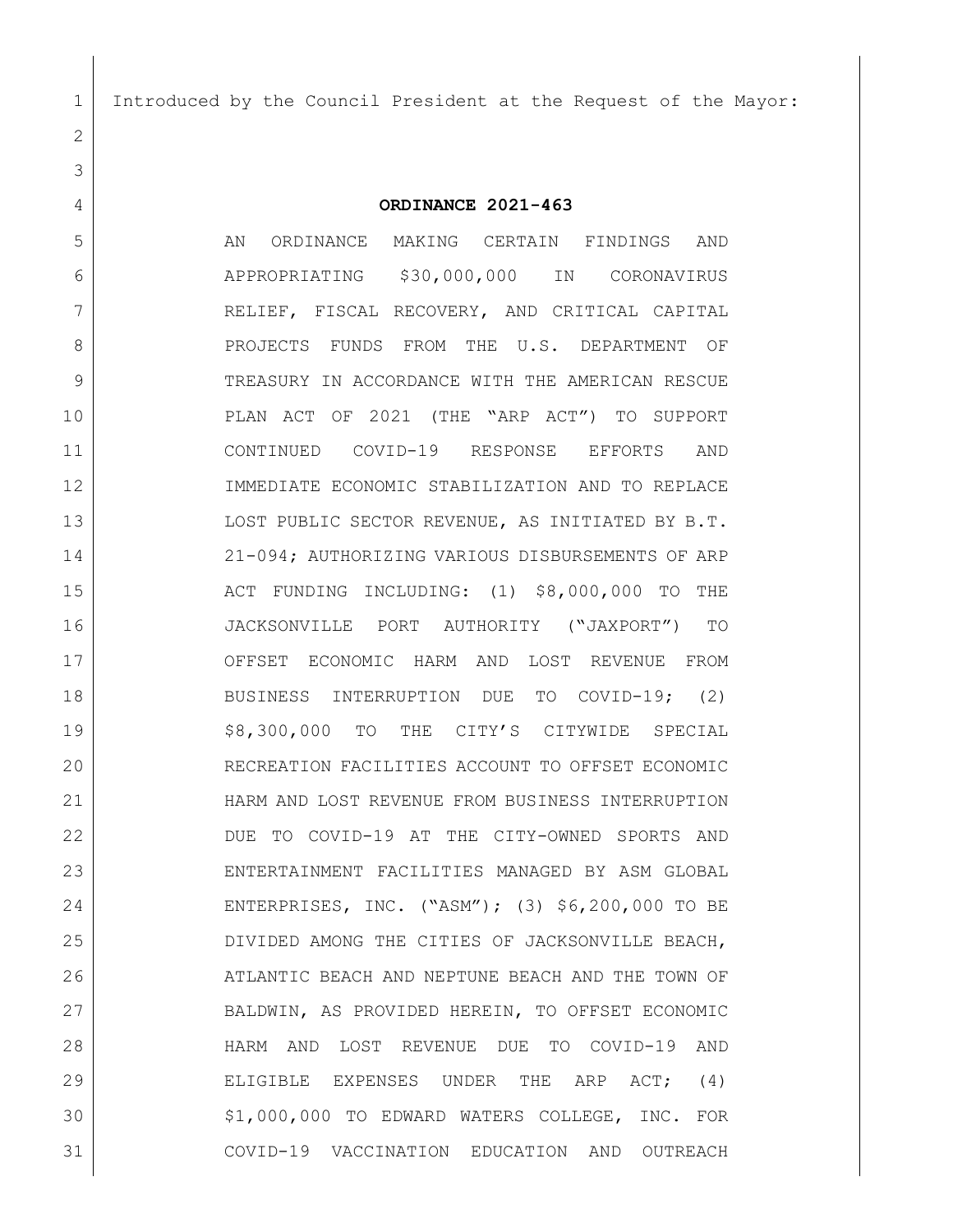1 SERVICES; (5) \$6,500,000 TO BE PLACED IN A 2 CONTINGENCY FUND FOR FUTURE APPROPRIATION IN 3 ACCORDANCE WITH THE ARP ACT; APPROVING AND 4 AUTHORIZING THE MAYOR, OR HIS DESIGNEE, AND THE 5 CORPORATION SECRETARY TO EXECUTE AND DELIVER THE 6 FOLLOWING: (1) AN INTERLOCAL AGREEMENT WITH 7 JAXPORT, (2) AN AMENDMENT TO THE FACILITIES 8 MANAGEMENT CONTRACT WITH ASM, (3) INTERLOCAL 9 AGREEMENTS WITH THE CITIES OF JACKSONVILLE 10 BEACH, ATLANTIC BEACH AND NEPTUNE BEACH AND THE 11 TOWN OF BALDWIN, AND (4) AN AGREEMENT WITH 12 | EDWARD WATERS COLLEGE, INC.; INVOKING THE 13 EXCEPTION OF SECTION 126.107(G) (EXEMPTIONS), 14 | PART 1 (GENERAL REGULATIONS), CHAPTER 126 15 (PROCUREMENT CODE), *ORDINANCE CODE*, TO ALLOW FOR 16 | A DIRECT CONTRACT WITH EDWARD WATERS COLLEGE, 17 INC.; PROVIDING FOR OVERSIGHT BY THE FINANCE AND 18 ADMINISTRATION DEPARTMENT; PROVIDING A 19 CARRYOVER OF FUNDS FROM YEAR TO YEAR UNTIL SUCH 20 ARP ACT FUNDS ARE EXPENDED OR LAPSE, AND 21 PROVIDING THAT ANY ARP ACT GRANT FUNDING NOT 22 EXPENDED PURSUANT TO THIS ORDINANCE BY SEPTEMBER 23 30, 2022 SHALL REVERT TO THE FUND OF ORIGIN FOR 24 | RE-APPROPRIATION FOR AUTHORIZED EXPENDITURES 25 UNDER THE TERMS OF THE ARP ACT; PROVIDING FOR 26 COMPLIANCE WITH APPLICABLE ARP ACT GRANT FUNDING 27 REQUIREMENTS; PROVIDING AN EFFECTIVE DATE.

29 **WHEREAS**, the Novel Coronavirus Disease 2019 ("COVID-19") was 30 first discovered in the United States in January 2020 and since that 31 time this severe, acute respiratory illness has infected over 32

28

 $- 2 -$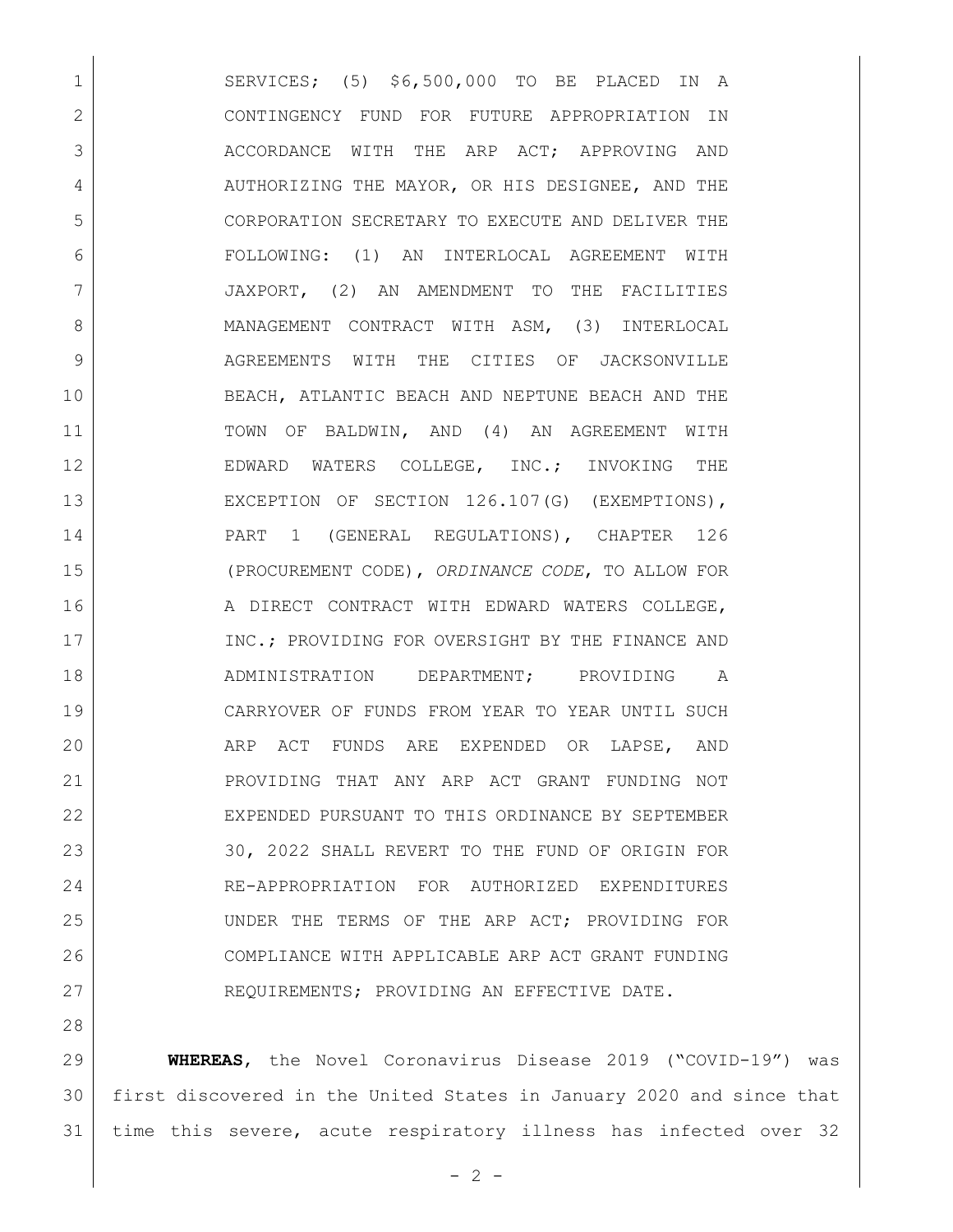1 | million and killed over 610,000 Americans; and

 **WHEREAS**, the impacts of the COVID-19 pandemic have been severe and far-reaching, affecting all facets of the American economy and daily life, resulting in the highest national unemployment rates in over seventy years, creating food and housing insecurity for a significant portion of the population, and leading to economic harm and disruption to businesses of all sizes and to governments at all 8 levels; and

 **WHEREAS,** the United States federal government recognizes that 10 state, territorial, tribal and local governments have been called on to respond to COVID-19 at an immense scale, including efforts to prevent and address spread of the disease, while also launching major 13 efforts to address the economic impacts of the pandemic as efficiently as possible in a manner that is tailored to meet the specific needs 15 of each community; and

 **WHEREAS**, on March 11, 2021, the American Rescue Plan Act (the "ARP Act") was signed into law and provided for the distribution of Coronavirus relief, fiscal recovery, and critical capital projects funds to state, territorial, tribal and local governments of the 20 United States; and

 **WHEREAS**, the ARP Act provides that these funds may be used for various projects and purposes that include: (1) efforts to respond to the COVID-19 public health emergency and its negative economic impacts, including assistance to households, small businesses, and non-profits, (2) providing premium pay to eligible government workers performing essential work during the COVID-19 public health emergency, (3) offsetting the costs of providing government services to the extent of the reduction in revenue experienced due to the COVID-19 public health emergency, and (4) making necessary improvements to water, sewer, or broadband infrastructure; and

**WHEREAS**, the City of Jacksonville (the "City") recognizes that

 $- 3 -$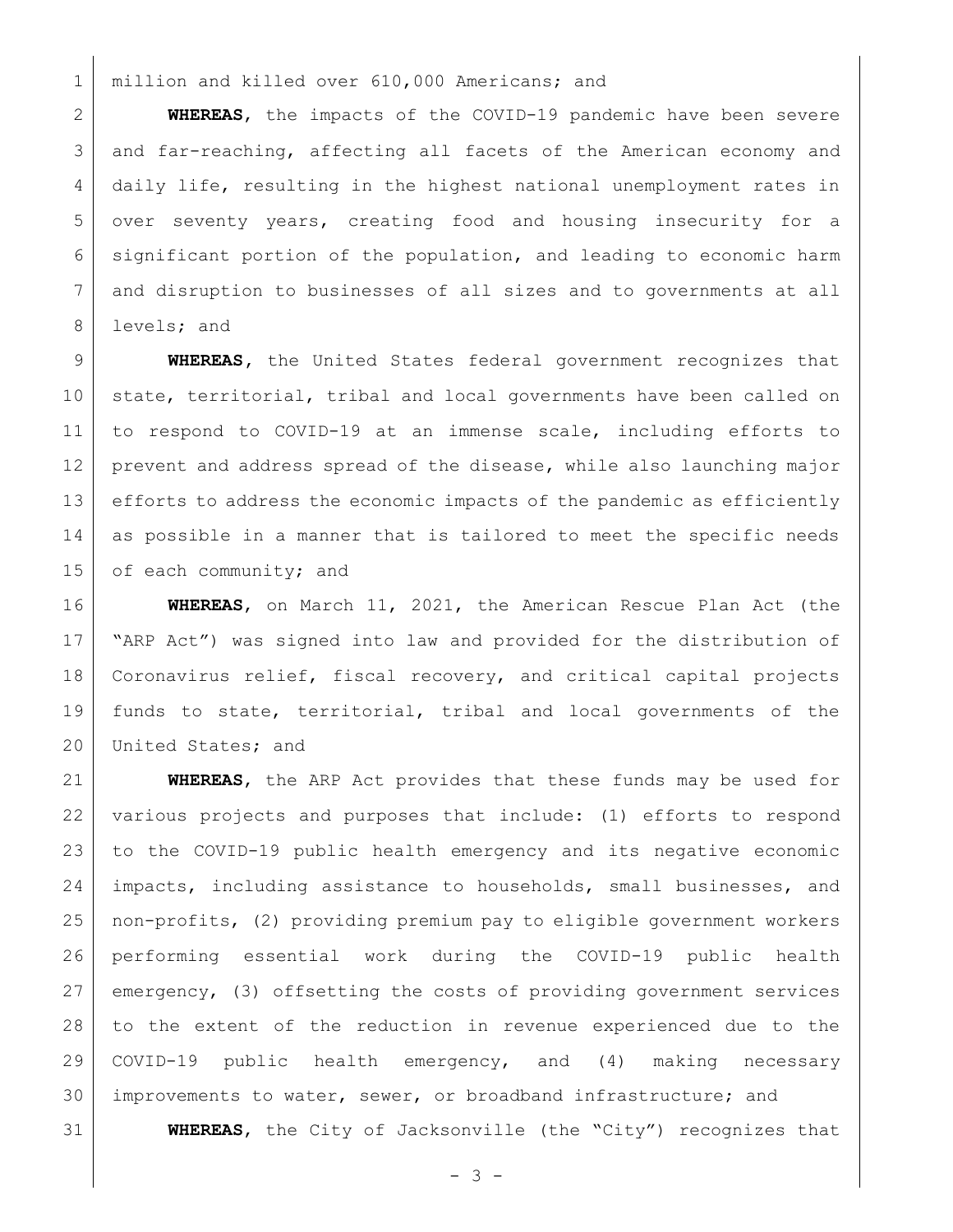quick and efficient distribution of these ARP Act funds will further 2 bolster the City's efforts to rebuild and recover the local economy; and

 **WHEREAS**, the City desires to appropriate and authorize disbursement of \$30,000,000 in local fiscal recovery funds in accordance with the ARP Act for the various purposes and to various 7 recipients as more fully set forth herein; now therefore

**BE IT ORDAINED** by the Council of the City of Jacksonville: **Section 1. Findings**. It is hereby ascertained, determined,

found and declared as follows:

(a) The recitals set forth herein are true and correct.

 (b) The grants and actions authorized hereby will provide economic relief that encourages recovery of the local economy and benefits the health, safety and welfare of the citizens of Duval County.

 (c) The distribution of ARP Act funds as set forth herein is 17 | necessary and appropriate, and is reasonable and not excessive, taking into account the extent of the public benefits expected to be derived from the grants and other relief authorized hereby, and taking into account all other forms of economic assistance available.

 (d) The authorizations provided by this Ordinance are for public uses and purposes for which the City may use its powers as a county, municipality and as a political subdivision of the State of Florida to expend public funds, and the necessity in the public interest for the provisions herein enacted is hereby declared as a matter of legislative determination.

 (e) This Ordinance is adopted pursuant to the provisions of Chapters 163, 166 and 125, Florida Statutes, as amended, the City's Charter, and other applicable provisions of law.

 **Section 2. Appropriation.** For the 2020-2021 fiscal year, within the City's budget, there are hereby appropriated the indicated

 $- 4 -$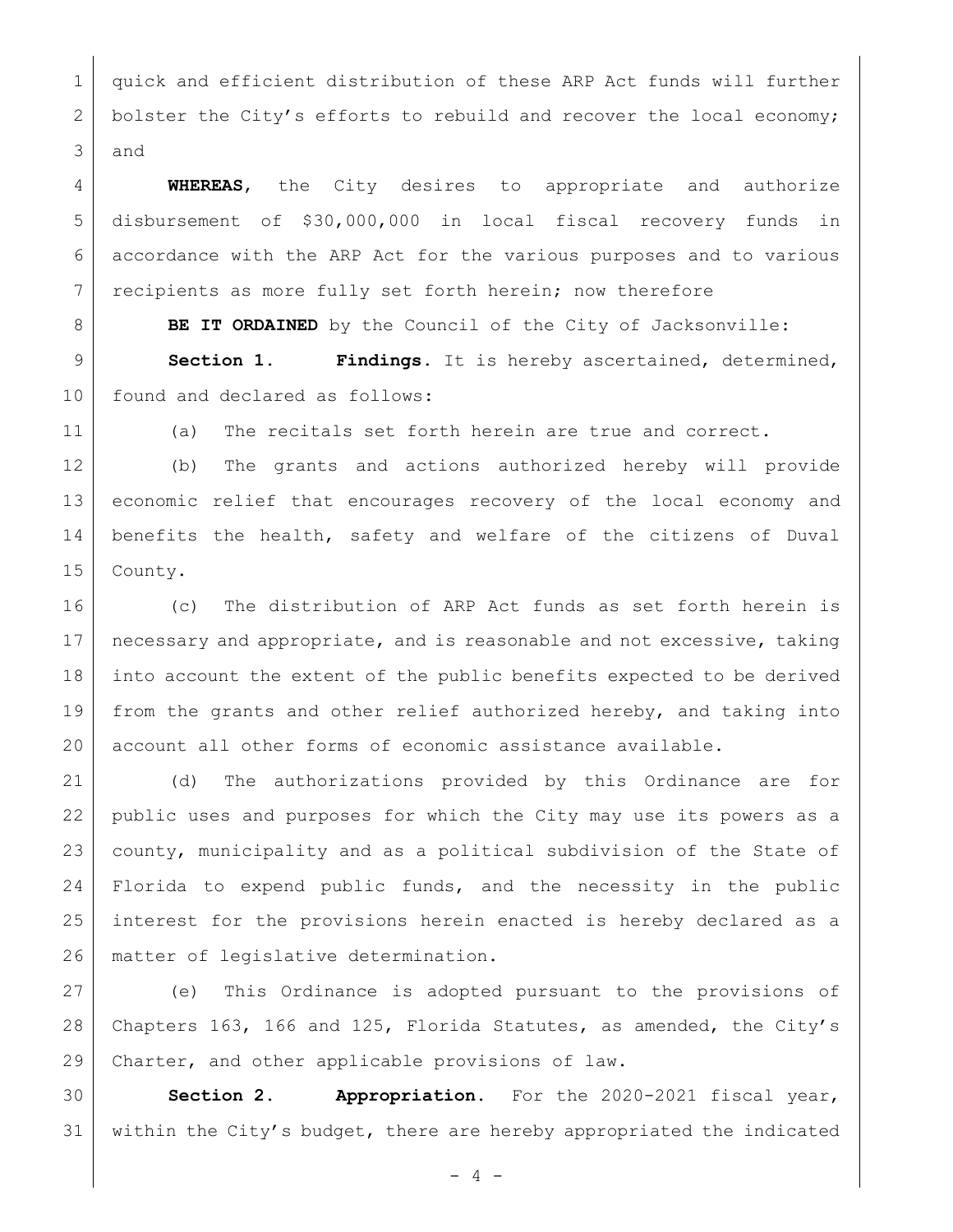1 sum(s) from the account(s) listed in subsection (a) to the account(s) 2 listed in subsection (b):

 (B.T. 21-094 is attached hereto as **Exhibit 1** and incorporated herein by this reference)

 (a) Appropriated from: See attached **Exhibit 1** \$30,000,000 (b) Appropriated to: 8 See attached **Exhibit 1** \$30,000,000

## (c) **Explanation of Appropriation**:

 The funding appropriated above represents \$30,000,000 in Coronavirus relief, fiscal recovery, and critical capital projects funds received by the City from the federal **government** pursuant to the ARP Act. These funds will be used to support continued COVID-19 response efforts and will provide a vital infusion of funds to assist with immediate economic recovery and stabilization efforts 17 through replacement of lost public sector revenue and by **providing funding for public infrastructure improvements** 19 and other eligible expenses under the ARP Act.

 **Section 3. Purpose.** The purpose of the appropriation in Section 2 is to disburse the ARP Act local fiscal recovery funds as follows: (1) \$8,000,000 to JAXPORT to offset economic harm and lost revenue due to COVID-19; (2) \$8,300,000 to be deposited in the City's Citywide Special Recreation Facilities account to offset economic harm and lost revenue due to COVID-19 at City-owned sports and entertainment facilities managed by ASM; (3) \$6,200,000 to local government entities located within Duval County to include: (a)  $\frac{1}{3}$ ,000,000 to the City of Jacksonville Beach, (b) \$2,000,000 to the City of Atlantic Beach, (c) \$1,000,000 to the City of Neptune Beach, and (d) \$200,000 to the Town of Baldwin to offset lost revenues arising from COVID-19 and to cover eligible expenses under the ARP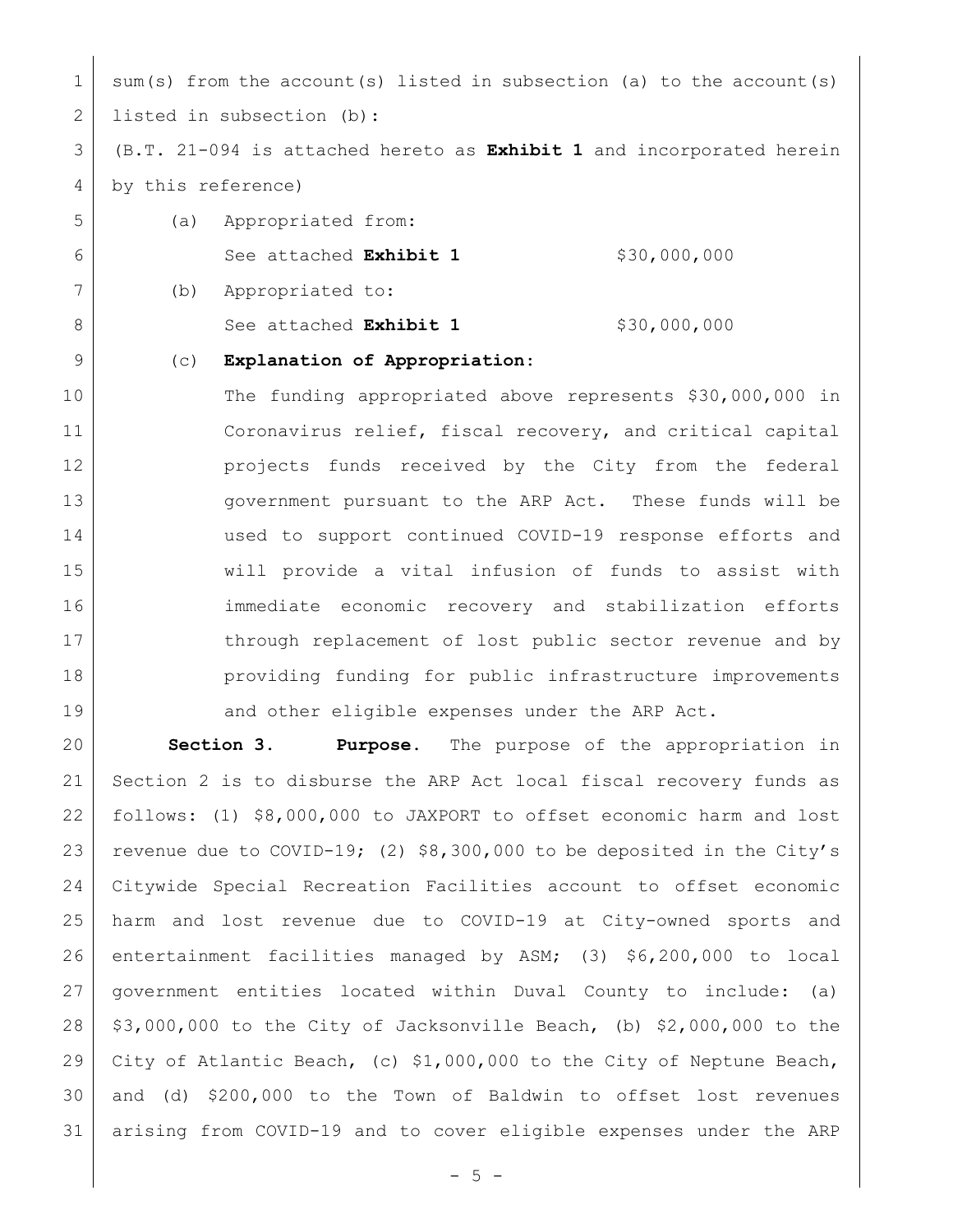Act; (4) \$1,000,000 to Edward Waters College, Inc. for COVID-19 vaccination education and outreach services; and (5) \$6,500,000 to be placed in a contingency fund for future appropriation in accordance 4 with the ARP Act.

 **Section 4**. **Approval and authorization to execute an interlocal agreement between the City and JAXPORT.** The Mayor, or his designee, and the Corporation Secretary are hereby authorized to 8 execute and deliver, on behalf of the City, an interlocal agreement with JAXPORT, in an amount not to exceed \$8,000,000, that provides 10 the terms and conditions for JAXPORT's receipt and expenditure of the ARP Act funds consistent with the purpose of this Ordinance and 12 subject to applicable requirements under the ARP Act, and all other contracts, memorandums of understanding and documents, including 14 extensions, renewals or amendments thereto, and to otherwise take all 15 action necessary to effectuate the intent of this Ordinance, subject to appropriate legal review and approval by the Office of General Counsel and the City's Risk Management Division for appropriate insurance and indemnification requirements in accordance with Section 128.601, *Ordinance Code*.

 **Section 5. Authorizing the City to enter into an Amendment to the Facilities Management Contract with ASM Global Enterprises, Inc. (formerly SMG) ("ASM").** The City is hereby authorized to enter into an Amendment to the Facilities Management Contract dated July 31, 2017, between the City and ASM in a not-to-exceed amount of \$8,300,000 to offset economic harm and lost revenues stemming from the COVID-19 pandemic at the various City sports and entertainment facilities managed by ASM, that provides the terms and conditions for ASM's receipt and expenditure of the ARP Act funds consistent with 29 the purpose of this Ordinance and subject to applicable requirements under the ARP Act, and all other contracts, memorandums of understanding and documents, including extensions, renewals or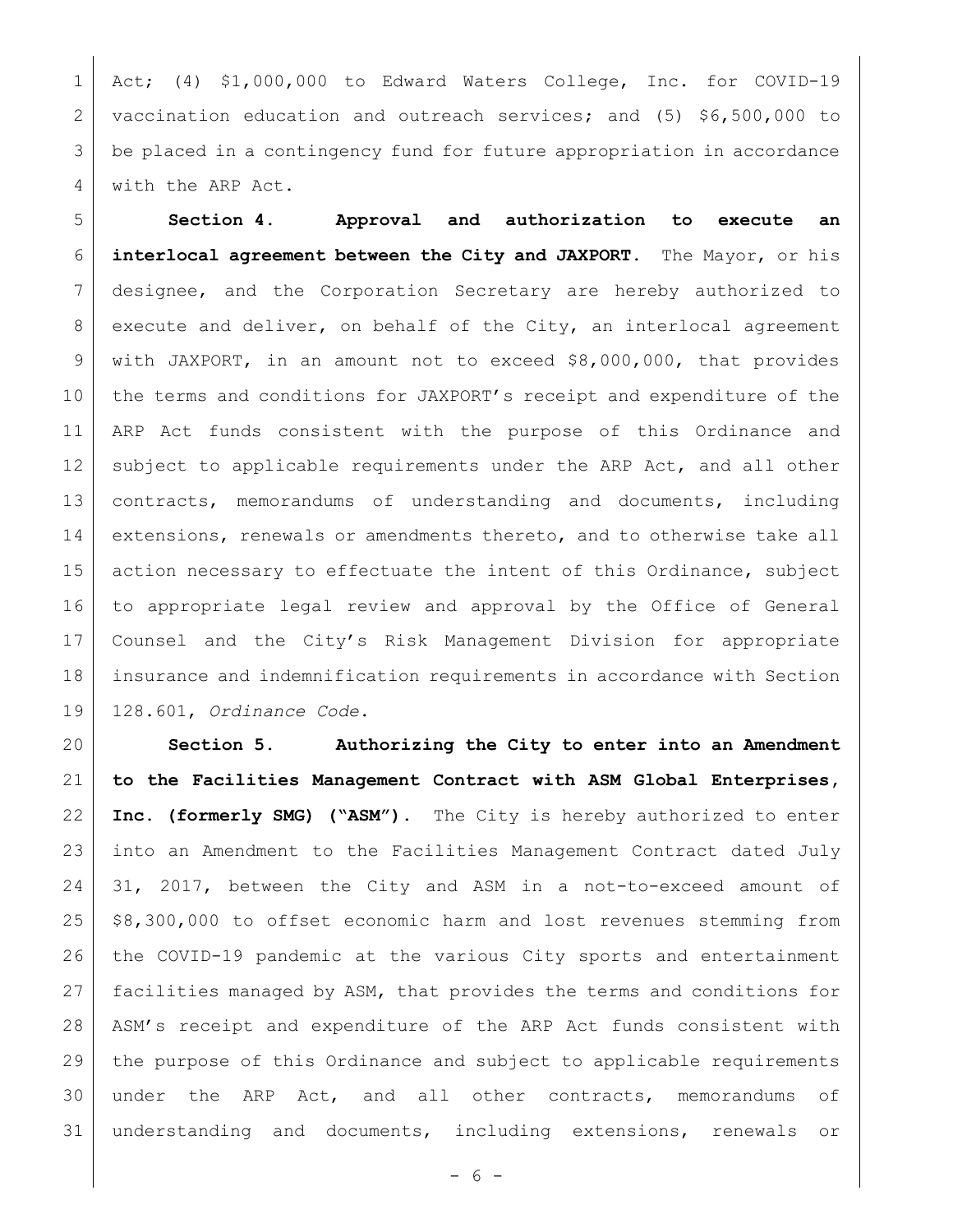1 amendments thereto, and to otherwise take all action necessary to effectuate the intent of this Ordinance, subject to appropriate legal review and approval by the Office of General Counsel and the City's Risk Management Division for appropriate insurance and indemnification requirements in accordance with Section 128.601, *Ordinance Code*.

 **Section 6. Approval and authorization to execute interlocal agreements with the Cities of Jacksonville Beach, Atlantic Beach, and Neptune Beach and the Town of Baldwin.** The Mayor, or his designee, and the Corporation Secretary are hereby authorized to execute and deliver, on behalf of the City, interlocal agreements that provide 12 | the terms and conditions for each local government subrecipient's receipt and expenditure of ARP Act funds consistent with the purpose 14 of this Ordinance and subject to applicable requirements under the ARP Act as follows: (i) an amount not to exceed \$3,000,000 to the City of Jacksonville Beach, (ii) an amount not to exceed \$2,000,000 to the City of Atlantic Beach, (iii) an amount not to exceed \$1,000,000 to the City of Neptune Beach, and (iv) an amount not to exceed \$200,000 to the Town of Baldwin, and all other contracts, memorandums of understanding and documents, including extensions, renewals or amendments thereto, and to otherwise take all action necessary to effectuate the intent of this Ordinance, subject to appropriate legal review and approval by the Office of General Counsel 24 and the City's Risk Management Division for appropriate insurance and indemnification requirements in accordance with Section 128.601, *Ordinance Code*.

 **Section 7. Approval and authorization to execute an agreement between the City and Edward Waters College, Inc.** The Mayor, 29 or his designee, and the Corporation Secretary are hereby authorized 30 to execute and deliver, on behalf of the City, an agreement with Edward Waters College, Inc. ("EWC") in accordance with the terms and

 $- 7 -$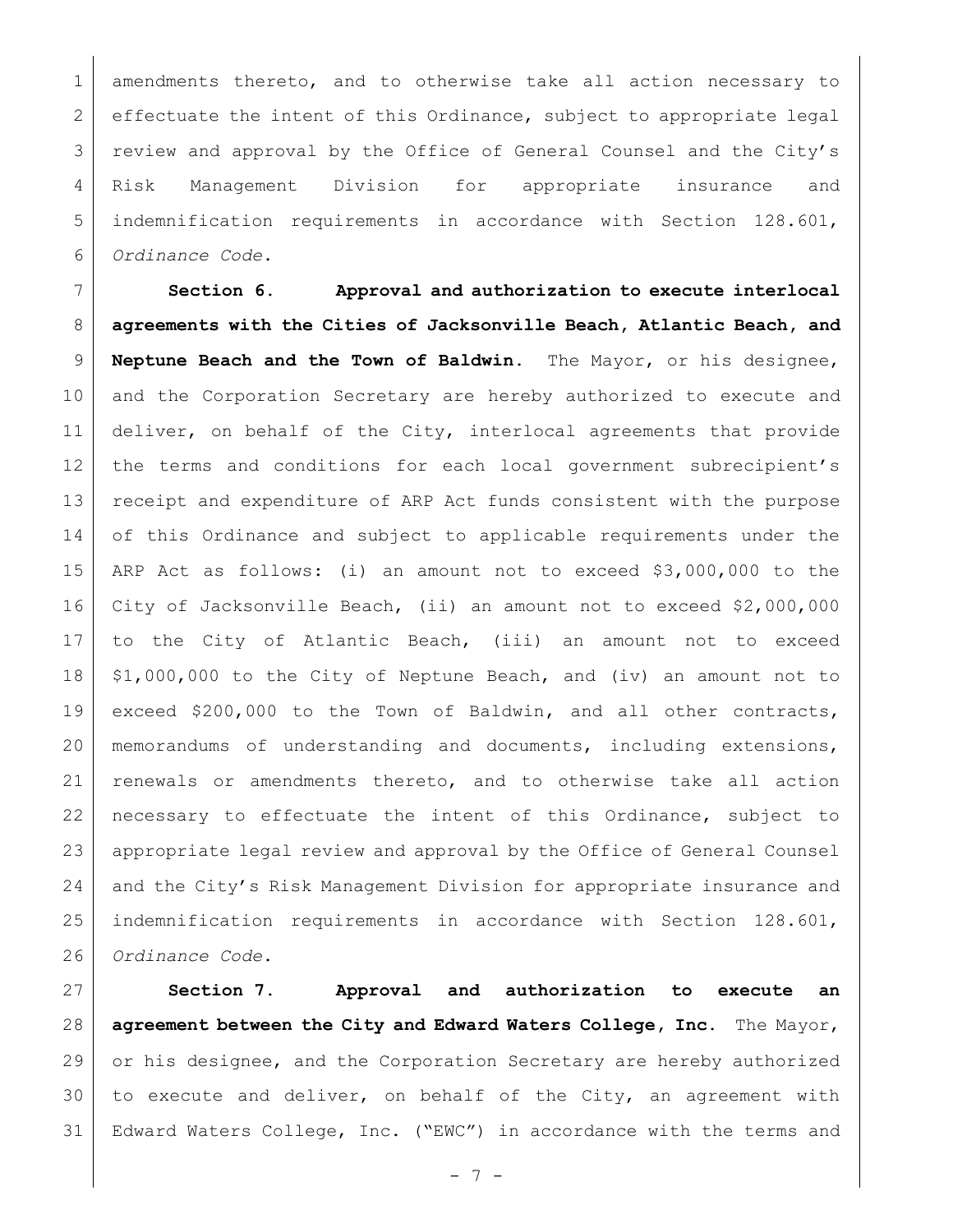1 restrictions of the ARP Act, in an amount not to exceed \$1,000,000.00, subject to the Scope of Services more particularly described in **Exhibit 2** attached hereto and incorporated herein by this reference, 4 and all other contracts and documents, including extensions, renewals and amendments to the agreement, and otherwise take all action necessary to effectuate the intent of this Ordinance, subject to appropriate legal review and approval by the Office of General Counsel 8 and the City's Risk Management Division for appropriate insurance and indemnification requirements in accordance with Section 128.601, *Ordinance Code*.

11 The Scope of Services designates the specific services to be performed by EWC as a subrecipient/subcontractor for the City. The 13 Scope of Services may include such additions, deletions and changes as may be reasonable, necessary and incidental for carrying out the 15 | purposes thereof, as may be acceptable to the Mayor, or his designee; 16 | provided, however, that such modifications shall be technical only, subject to appropriate legal review and approval by the Office of General Counsel, and shall be undertaken in compliance with any applicable requirements of the ARP Act and related laws, consistent with the intent of this Ordinance. For the purposes of this Ordinance, the term "technical changes" is defined as those changes having no financial impact to the City and any other non-substantive changes.

 **Section 8. Invoking the exception to Section 126.107(g)***, Ordinance Code***.** The City is hereby authorized to directly procure the use of the professional services of Edward Waters College, Inc. to provide vaccination education and outreach services to low-income, vaccine-hesitant populations within underserved communities in Duval County, Florida, as more particularly described in Exhibit 2. Pursuant to Section 126.107(g) (Exemptions), Part 1 (General Regulations), Chapter 126 (Procurement Code), *Ordinance Code*, such